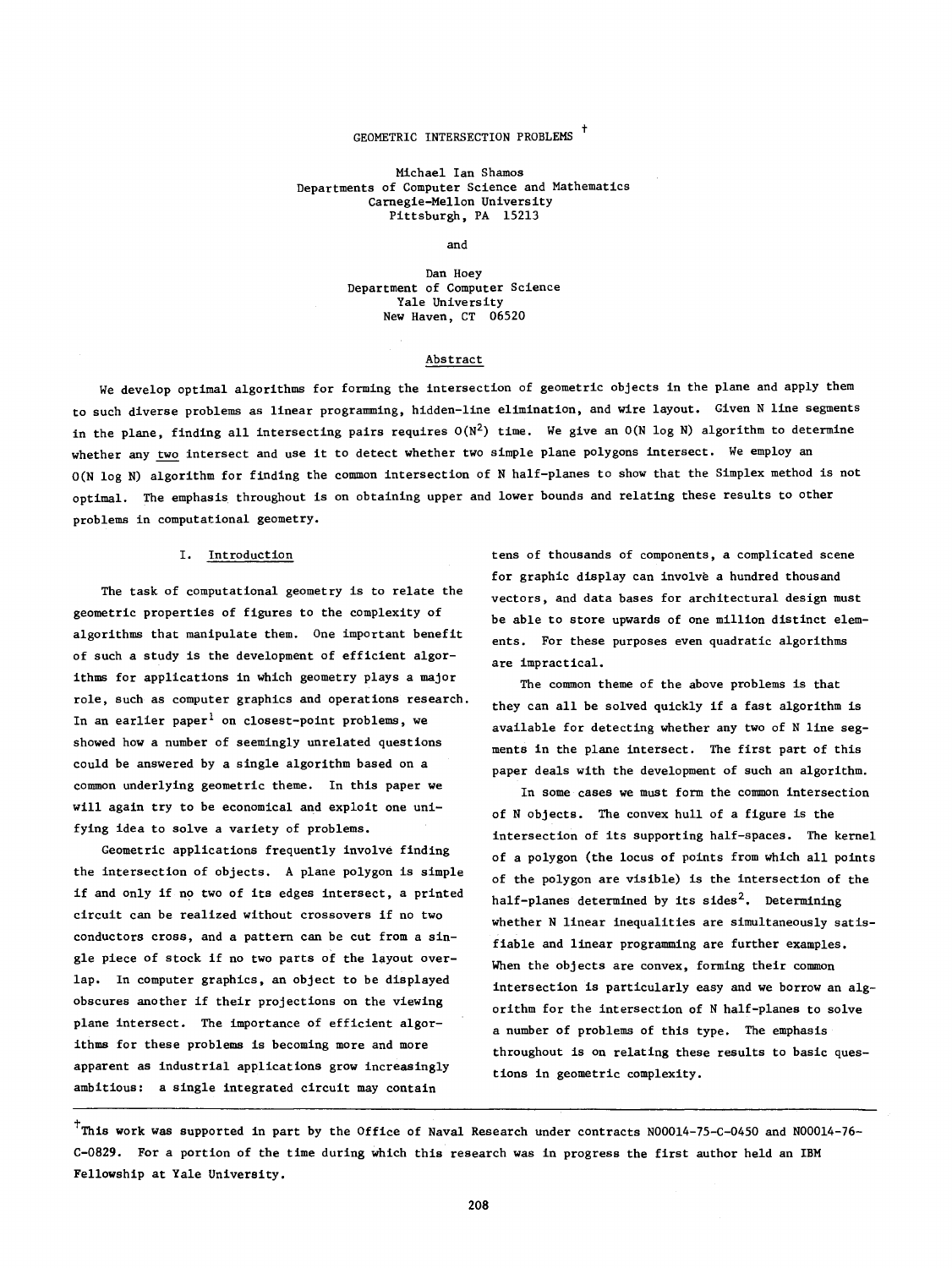### II. Problems and Methods

In this section we will pose four fundamental intersection problems and outline the methods that will be used to obtain upper and lower bounds on the time required for their solution.

11. *Given* N *objects,* do *any two intepsect* ?

Lower bounds: In general, we will obtain O(N log N) lower bounds on this problem by showing that either sorting or element uniqueness is reducible to it. The element uniqueness problem is to determine whether any two of N real numbers are equal and the lower bound is proved in a model allowing comparisons between linear functions of the inputs<sup>3</sup>.

Upper bounds: Suppose that two of the objects can be checked for intersection in constant time. Then determining whether any two of the N given objects intersect can be done naively in  $O(N^2)$  time. In fact, if the only operation allowed is pairwise checking for intersection, no better algorithm is possible. This is analogous to the problem, described by Reingold<sup>4</sup>, of determining whether two sets A and B, each containing N real numbers, are equal. If comparisons are not allowed between two elements of A.or between two elements of B, then we are unable to take advantage of the fact that A and B can be totally ordered, and  $O(N^2)$ comparisons are required. On the other hand, if the sets can be ordered, then O(N log N) comparisons suffice. In the intersection problem, we will reduce the running time to  $O(N \log N)$  by defining an order relation on the objects and using a height-balanced tree to manipulate them.

*12. Given N objects,* how *many paips intepseat* ?

Lower bounds: Since 12 answers the question posed in II, the same lower bounds apply.

Upper bounds: Even though all pairs of objects may intersect, it may be possible to count the number of intersections without explicitly listing them. A similar situation arises in counting the number of inversions of a permutation, which can be accomplished with O(N log N) comparisons even if there are  $O(N^2)$  inversions.

*13. GivenN objeats, find aLl interseating pairs.*

Lower bounds: If *k* pairs intersect, then a lower bound of  $O(max(k, N \log N))$  follows from Il.

Upper bounds: The outstanding question is whether  $O(max(k, N \log N))$  time suffices. This problem will not be treated in any detail but is included for the sake of completeness.

*14. Given N objects, form their aorrunon intepsection.* Lower bounds: If the objects are half-planes, then an O(N log N) lower bound can be obtained by showing that any such algorithm can be used to sort. This result can be extended to circles and a variety of other objects.

Upper bounds: We make use of the associative property of the intersection operation to rearrange the order in which the operation is applied so that a divide-and-conquer strategy may be used. In this way we will obtain O(N log N) algorithms.

The model of computation we shall assume is the random-access machine (RAM)<sup>5</sup>, generalized to allow real arithmetic and the storage of real numbers. If the reader is troubled by this generalization she may prefer to work with a traditional RAM operating on objects whose coordinates are integral or rational, but our lower bounds will then not apply.

The question of how objects are to be represented arises frequently in computational geometry but causes no difficulty. We will restrict our attention to the Cartesian plane but any other coordinate system in which it is possible to transform a point to Cartesian coordinates in constant time may be imposed without affecting the asymptotic order of our results. Even problem-dependent systems such as center-of-mass coordinates may be used without fear because N points in such a system can be transformed to rectangular coordinates in linear time. The authors are unaware of any coordinate system for which this is not the case.

A line segment is represented by the coordinates of its endpoints. <sup>A</sup> polygon is represented by <sup>a</sup> list of its vertices, in the order in which they occur as the boundary is traversed. Note that while a polygon is a plane figure consisting of a polygonal boundary and its interior, we represent it unambiguously by specifying only the boundary. <sup>A</sup> polygon is simple if no non-consecutive segments comprising its boundary intersect. (Checking for this property is a non-trivial matter.) <sup>A</sup> point lies above <sup>a</sup> line segment if it lies above the line containing the segment. It is below if it lies below that line. Some special cases arise, which we may settle by definition: If the line segment  $s$  is vertical and the point  $p$  is not collinear with it, we say by convention that  $p$  is above  $s$  if it lies in the right half-plane determined by  $s$ . If  $s$  is vertical and  $p$  is collinear, then  $p$  lies above  $s$  only if it lies above all points of  $s$ . Similarly, if  $s$  is horizontal and  $p$  is collinear with it, then by conven-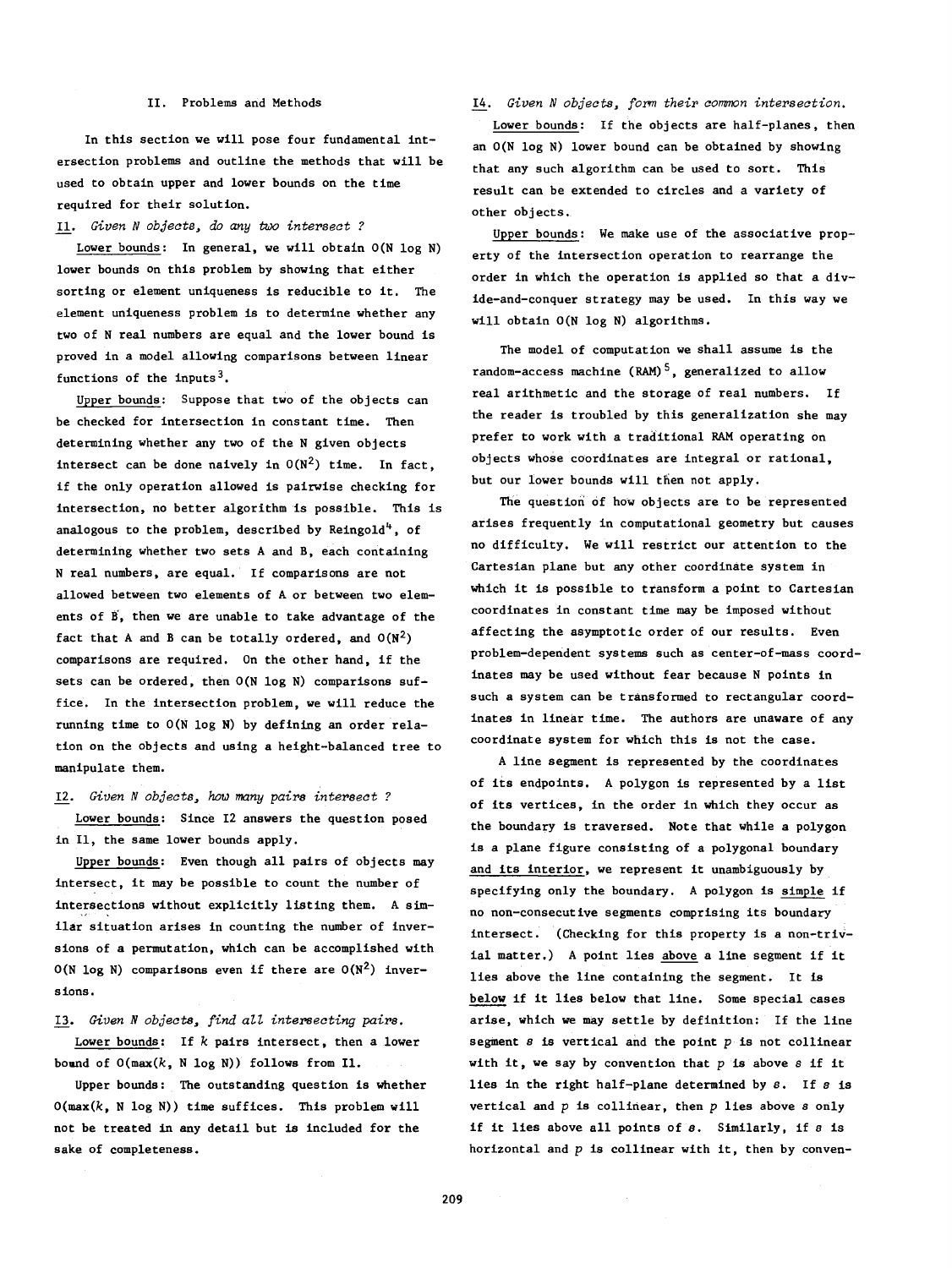tion  $p$  lies above  $s$  if it is entirely to the right of 8. Of course, it is possible that <sup>a</sup> point lies neither above or below a segment, but on it. The preceding definition is an example of the painful and boring attention to detail that' must be paid if our theorems are to be strictly correct. In this paper we shall largely ignore such special cases with the promise that no results will be substantially affected. It seems pointless to fill these pages with intricate definitions that do not contribute materially to the questions at hand. Unfortunately, implementors of the algorithms will be compelled to supply the details,.

### III. Intersection of Line Segments

Suppose we are given N intervals on 'the real line and are asked whether any two overlap. This can be answered easily in  $O(N^2)$  time by inspecting all pairs of intervals. We may make use, however,. of the fact that there is a natural order relation on i tervals: either A is to the left of B, A is to the right of B, or they overlap. Let us sort the endpoints of the intervals in O(N log N) time and set up a (very simple) data structure that can contain just one object: the "current" interval. We nOW scan the endpoints from left to right, inserting an interval into the structure when its left endpoint is encountered and deleting it when its right endpoint is encountered. If an attempt is ever made to insert an interval when the data structure is non-empty, can overlap has occurred; otherwise, no overlap exists. Since there are 2N endpoints and the processing of each endpoint (a' cer the sort) requires only constant time, the total time required is  $O(N \log N)$ . No asymptotic improvement is possible:

Theorem 1.  $O(N \log N)$  is a lower bound on the time *required* to determine whether N intervals on a line are *pairwise disjoint.*

Proof: Let all the intervals degenerate into single points and if there is no overlap then all the points are distinct; the result follows from the O(N log N) lower bound for the element uniqueness problem<sup>3</sup>.  $\square$ 

In two dimensions the lower b .nd still applies, but there is no geometrically-induced total order on line segments in the plane and the above algorithm fails. We are obliged to define a new order relation and employ a more complicated data structure. To clarify the discussion, from this point on we assume that no segment is vertical and that no three segments meet in a single point. These assumptions do not change the asymptotic running times of the algorithms.

Consider two non-intersecting line segments A and in the plane. We say that A and B are comparable  $i_f$ there exists a vertical line, say at x, that intersects both of them. In case A and B are comparable, we shapp both of them. In case A and B are comparable, we sh<br>say that A <u>is above B at x</u>, written  $A + B$ , if the intersection of A with the vertical line lies above  $t_{\text{th}}$ intersection of B with that line. In Figure 1, we have the following relations among the line segments  $A$ ,  $B$ ,  $B$ and D:  $B + D$ ,  $A + B$ ,  $B + D$ ,  $A + D$ , and C is not comparable with any other segment.



Figure 1. An order relation between line segments.

Note that the relation  $\frac{1}{x}$  is transitive and hence defines a total order. Imagine sweeping a vertical line from left to right across a field of line segments. At each point the segments intersected by the line are totally ordered by  $\frac{1}{x}$ . When can this ordering change?<br>Certainly when the moving line L encounters the left endpoint of a new segment, that segment must enter the total order. Also, when L passes to the  $\frac{1}{2}$ ight of the right endpoint of a segment, that segment must leave the total order. The ease of interest to us, however, is when L passes through the intersection of two segments, for then the positions of the two segments in the total order are reversed. It is important to realize that if segments A and B intersect, then there is some x for which A and B are consecutive in the total order  $t$ . If we are able to maintain the total order as x moves along, we will eertainly detect all intersections. However, since there may be  $O(N^2)$  intersection points, it must take at least  $O(N^2)$  operations to do the updating. Selow we describe an algorithm which detects the presence of an intersection if there exists one, but does not go through the expense of keeping complete information about the ordering.

The algorithm proceeds in a manner similar to the one-dimensional algorithm given earlier. We will sort the 2N segment endpoints and march from left to right, inserting a segment in the data structure when its left endpoint is encountered and deleting a segment when its right endpoint is passed, checking segments for intersection when they become consecutive in the total order. This will require a structure T to maintain the ordering, on which we can perfora the following operations: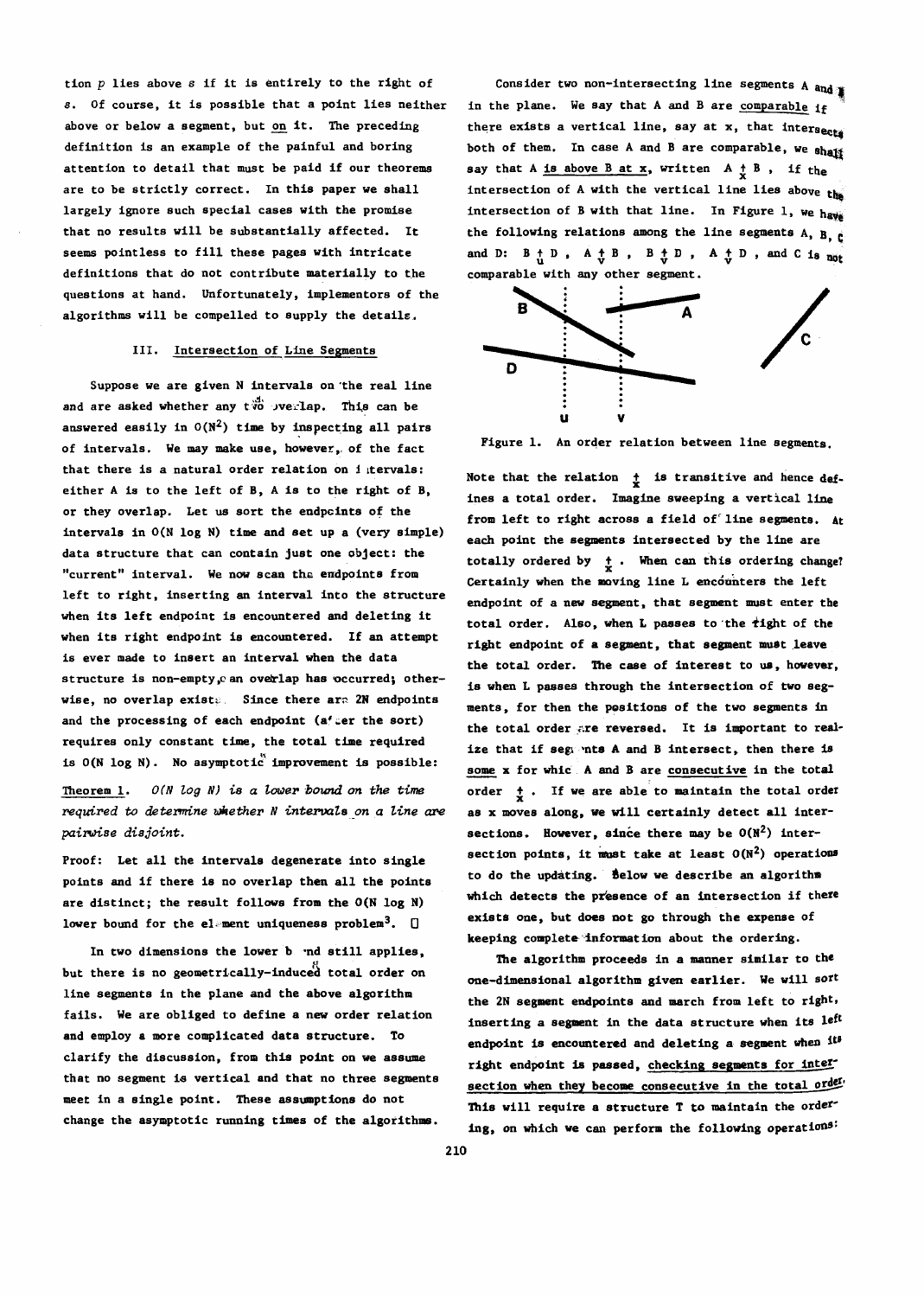- $INSERT(s, T)$  inserts the segment s into the total order maintained by T.
- DELETE(s, T) deletes segment s.
- ABOVE(s, T) returns the name of the segment immediately above s in T.
- $BELOW(s,T)$  returns the name of the segment immediately below s.

the algorithm will be given in pseudo-Algol and is  $_{\text{hased}}$  on an earlier, unpublished version<sup>6</sup>.

digorithm 1. (Intersection of line segments) Figure 2. Finding the leftmost intersection.

```
SORT the endpoints lexicographically on x and y so
 that POINT[l] is leftmost and POINT[2N] is
 rightmost.
```
FOR 1:=1 UNTIL 2N 00 BEGIN

- P:=POINT[I]; Let S be the segment of which p is an endpoint.
- IF P is the left endpoint of S THEN BEGIN INSERT(S,T);  $A:=ABOVE(S,T);$ 
	- $B:=BELOW(S,T);$

DELETE(S,T);

```
IF A intersects S THEN RETURN(A, S);
```

```
IF B intersects S THEN RETURN(B, S);
                               END;
```

```
ELSE (P is the right endpoint of S) BEGIN;
A:=ABOVE(3,T):B:=BELOW(S,T);
IF A intersects B THEN RETURN(A, B);
```

```
END;
```
#### END;

If an intersection exists, Algorithm 1 returns the names of two intersecting segments; otherwise it returns nothing.

 $f$ **heorem 2.** Algorithm 1 *finds an intersection if one* emsts.

Proof: We show that the algorithm successiully rinds the leftmost intersection point. Since Algorithm 1 only reports an intersection if it finds one, it will never falsely claim the existence of an intersection, md we may turn our attention to the possibility that an intersection exists but remains undetected. If an intersection exists, then there is a leftmost one at Mint p. If several leftmost intersections exist, let Phe the one with least y-coordinate. The half-plane to the left of  $p$  is free of intersections. (Figure 2) a vertical line moves from \_00 to p, the total order being maintained in T only changes when segments are Inserted or deleted. Since no intersections occur  $^{before}$  p, the order represented by T is correct at all Points to the left of p. Let A and B be the segments



whose intersection is p. Consider the leftmost point at which A and B become consecutive in the total order. This can occur in only two ways:

- 1. Either A ar B is inserted and the other is either immediately ABOVE or BFLOW it in T. This case is detected by the first  $\overrightarrow{r}$  block in Algorithm 1.
- 2. A and B are already in T and an intervening segment is deleted, leaving A and B consecutive. This case is successfully detected by the ELSE block in alg-<br>orithm  $\frac{a}{k}$ .

Thus in either event the intersection is found.  $\Box$ 

,-

Even though Algorithm l,is simple, it has some curious properties. First of all, even though the leftmost intersection is found, it is not necessarily the first intersection to be found. Second, since the algorithm only makes  $Q(N)$  intersection tests, it may fail to find some intersections. The reader may occupy some idle moments constructing illustrative examples. Figure 3 shows how Algorathm 1 . perates in finding an intersection. . There are five segments, labeled A, B, C, D and E, in order by lefit endpoint.



Figure 3. Operation of Algorithm 1.

Theorem 3. Whether any *two* of *N* line segments in the *pZane intersect can be determined in O(N log N) time.*

Proof: We show that Algorithm 1 can be implemented in O(N log N) time. The sorting of the 2N endpoints can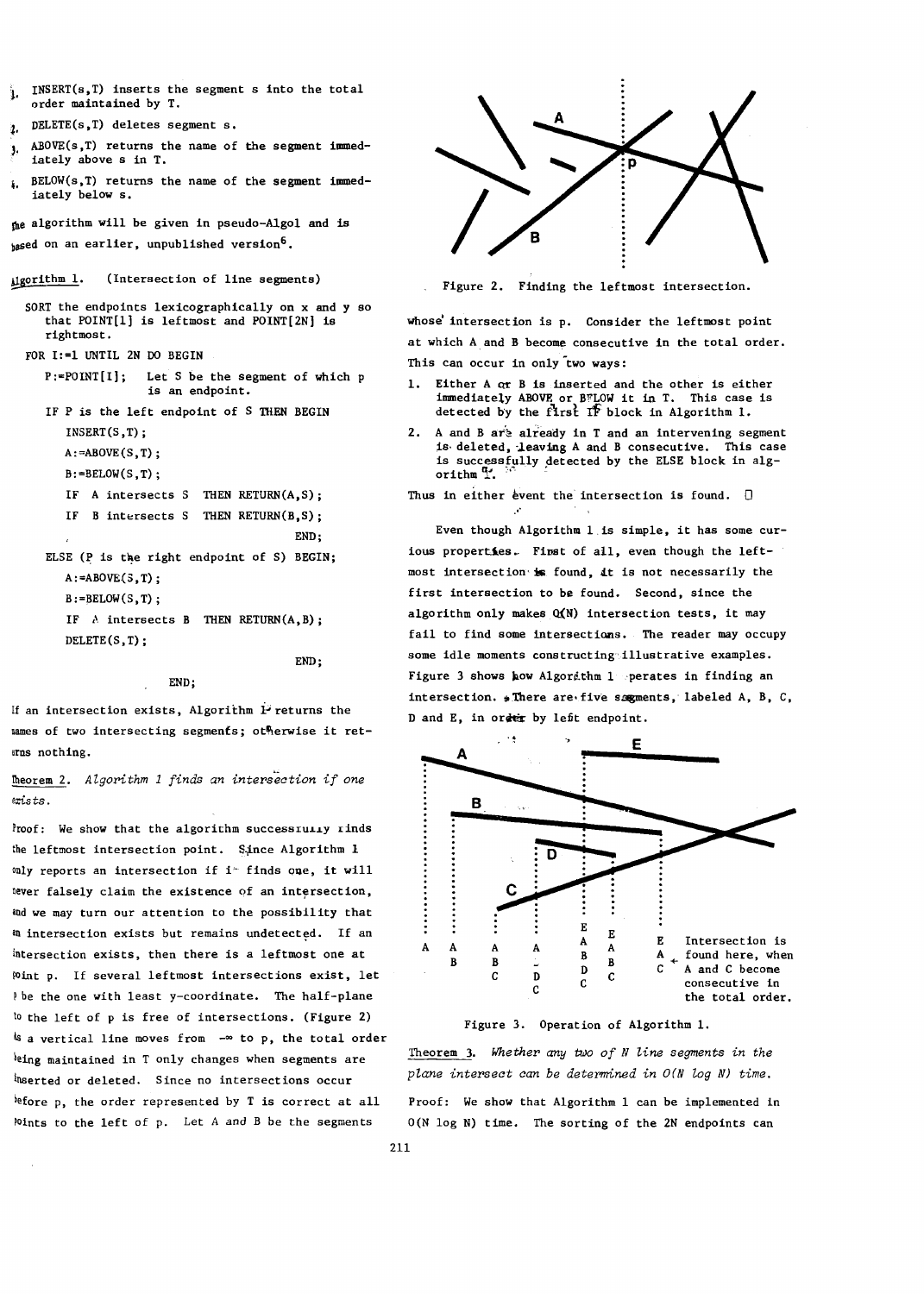be accomplished in O(N log N) time. Using a balanced tree scheme we may implement the operations INSERT, DELETE, ABOVE, and BELOW so that each can be performed in O(log N) time. The FOR-loop of Algorithm 1 contains a constant number of these operations and the loop is executed 2N times, hence  $O(N \log N)$  time suffices.  $\square$ 

#### IV. Applications of the Intersection Algorithm.

Algorithm 1 is of direct use in testing wire and integrated circuit layouts. Normally, circuit design is performed by human engineers or heuristic design programs,neither of which is guaranteed to produce circuit with no intersections. The cost of testing each conductor against every other, even mechanically, is prohibitive,but Algorithm 1 performs an equivalent test quite rapidly. Likewise, we can determine in O(N log N) time whether a straight-line embedding of a planar graph is proper (that is, has no intersecting edges).

Detecting whether or not a polygon is simple is of some importance because some geometric algorithms can operate much more quickly on simple polygons than on non-simple ones. For example, the convex hull of a simple N-gon can be found in  $O(N)$  time  $7^{-8}$  but forming the hull of a non-simple polygon requires O(N log N) time. A direct application of Theorem 3 gives

Theorem 4. *Whether a plane N-gon* is *sinrple* or *not can be determined in O(N log N) time.* 0

Computing the intersection of two polygons is a fundamental operation in the hidden-line problem and in certain optimization problems. The intersection of two convex N-gons can be found in O(N) time, but the intersection of general (non-convex) polygons may eonsist of  $0(N^2)$  disjoint parts containing a total of  $0(N^2)$  edges, so we have a trivial quadratic lower bound on the time needed to intersect such polygons. If we abandon the requirement of finding the entire intersection and are satisfied with knowing merely whether the intersection is non-empty, the situation is brighter:

# Theorem 5. *Whether two sinrplepZane N-gons intersect can be determined in O(N log N) time.*

Proof: Let the polygons be A and B. If they intersect, then either A contains B, B contains A, or some edge of A intersects an edge of B. Since A and B are simple, any edge intersection that exists must be between edges of different polygons. Execute Algorithm 1 on the set of 2N line segments comprising the edges of A and B. If an intersection is found, then A and B intersect and we are done. If no intersection is

found, then test any vertex of <sup>A</sup> to see whether it is interior to B. This can be done, for an arbitrary polygon, in  $O(N)$  time<sup>8</sup>. If a vertex of A is interior to B and there are no edge intersections, then A itself lies wholly within <sup>B</sup> (Jordan Curve Theorem). Perform an identical test to see whether B lies within A.  $\Box$ 

Even though  $O(N^2)$  time is required to form the intersection of polygons in the worst case, it is wasteful to spend this much time if the polygons are in fact disjoint. The algorithm of Theorem 5 may be used as a pre-screen to determine whether the more expensive algorithm will be necessary.

A useful generalization is the problem of determining whether any two of N k-gons intersect. We shall treat the convex case first. In earlier times (i.e. more than two years ago), when no algorithm for intersecting two convex k-gons in less than  $O(k^2)$  time was known and no algorithm faster than the obvious quadratic one was known for detecting whether any two of N objects intersect, this problem would have required  $O(N^2k^2)$  time. We will make use of both improvements to reduce the running time drastically.

The crucial observation is that an order relation can be defined on polygons, not just on line segments. A vertical line intersects the boundary of a convex polygon in at most two points (unless an edge of the polygon is vertical, but this is a minor detail). We say that two non-intersecting convex polygons are comparable if they are both intersected by some vertical line. Given comparable polygons A and B, either A lies above B, B lies above A, or one contains the other. Furthermore, the intersection points of A and <sup>B</sup> with the vertical line L partitions L into intervals which lie either wholly within or entirely outside <sup>a</sup> polygon. This relationship is illustrated in Figure 4.



Figure 4. Order relations among convex polygons

We may thus proceed by analogy to Algorithm 1, depending on the fact that, if two polygons intersect, they must at some point be consecutive in the total order. The only complication is that one polygon may contain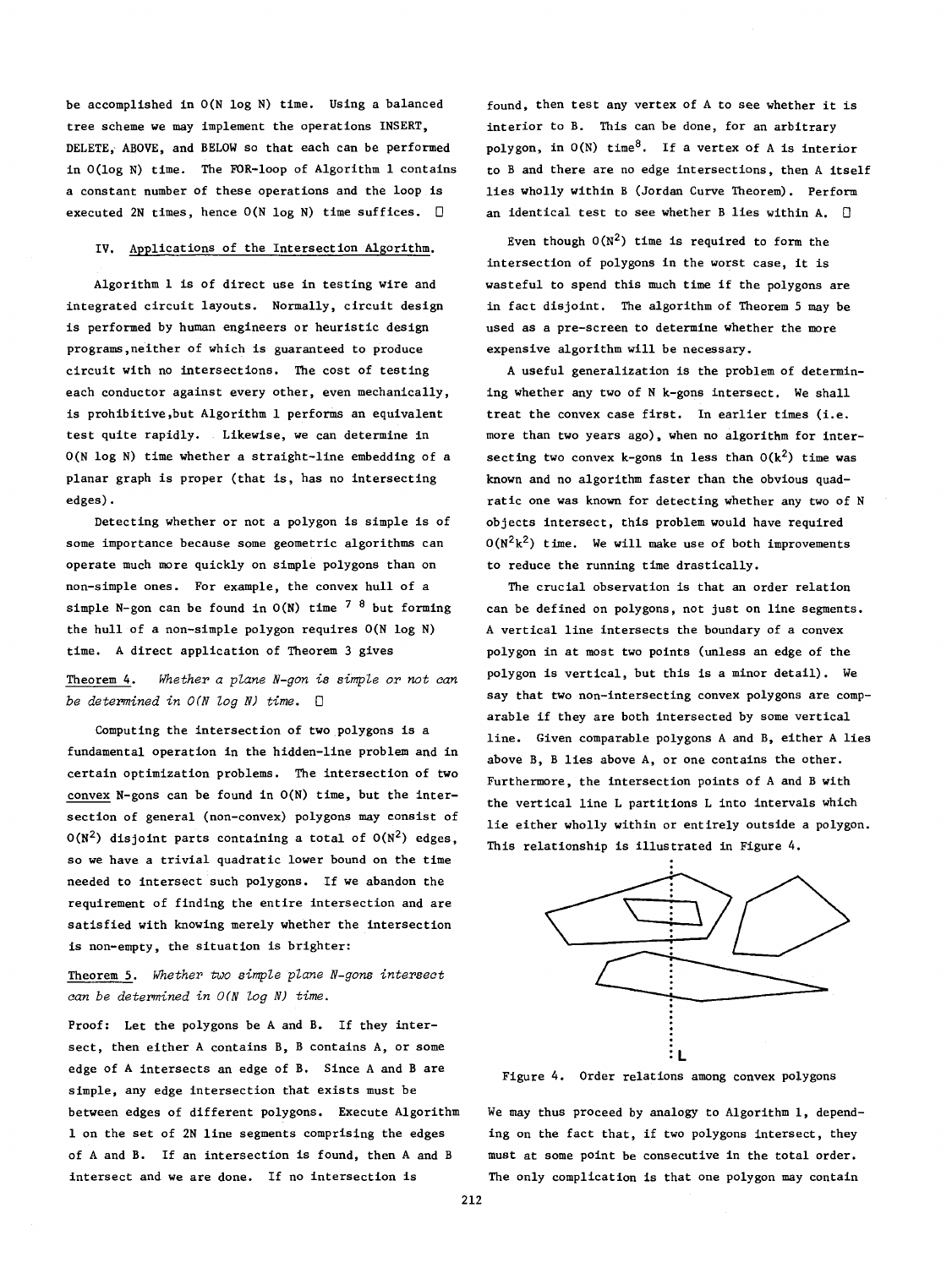another.

Theorem 6. *Whether any two of <sup>N</sup> convex k-gons intersect can be determined in O(N(k* + *log N log k)) time.*

Proof: We will first sort the polygons by leftmost and rightmost extreme points, then proceed from left to right, inserting and deleting polygons, and performing intersection tests whenever two polygons become adjacent.

- 1. Sorting. There are a total of Nk edges in all of the polygons. For each polygon we can find the leftmost and rightmost vertices in  $O(k)$  time, for a total of O(Nk) time overall. The result is 2N vertices, which we may sort in O(N log N) time, so this step requires at most  $O(Nk + N \log N)$  time.
- 2. Insertions. We insert a polygon when its leftmost endpoint is encountered. To do this, we must be able to tell whether a point lies above, below, or within a convex polygon. This test can be performed on a convex k-gon in O(log k) time by binary search<sup>2</sup>, if  $O(k)$  preprocessing is allowed. If we use a balanced tree to maintain the order of the polygons, O(log N) such tests will suffice to accomplish an insertion or deletion. Since at most N insertions and N deletions will be made, O(Nk + N log N log k) time is sufficient.
- 3. Inclusion and intersection tests. When a polygon is inserted, it must be tested against its immediate neighbors for inclusion or intersection. As we have seen before, each such test can be done in O(k) time. Similarly, when a polygon is deleted, the two polygons that become consecutive must be tested. There are at most O(N) tests overall, for a cost of O(Nk) operations.

The desired result is obtained by adding the times required by steps 1, 2, and 3. The correctness of this algorithm can be proved by methods nearly identical to those used in Theorem 2: the leftmost intersection is certain to be found.  $\Box$ 

Theorem 7. *Whether any two of <sup>N</sup> simple (but possibly non-convex) k-gons intersect can be determined in O(Nk log Nk) time.*

Proof: This is a straightforward modification of algotithm 1, using the ideas of Theorem 6. We can sort the endpoints of all the edges of the polygons in O(Nk log Nk) time. Perform the same scan as before, inserting and deleting the edges (not polygons) separately. The reason that we do not attempt to insert whole polygons is that non-convex polygons are not

totally ordered by the "above" relation, as can be seen from Figure 5. The region of the plane lying above a segment is either inside some polygon or outside all polygons. As segments are inserted into the data structure, we associate with each segment two pieces of information, UP and DOWN. Each of these is either zero or the number of the polygon to which the segment belongs, zero indicating "outside". If, proceeding upwards from the segment s, we pass out of its polygon, then UP(s) is zero. If, on the other hand, we move into polygon P, then  $UP(s) = P$ . On inserting or deleting a segment we perform the same intersection tests as in Algorithm 1, with the following check for inclusion: if a segment is inserted into a region belonging to a different polygon then trouble has occurred. Suppose that segment s, belonging to polygon P, is to be inserted below segment t and above segment u, both belonging to polygon Q. Then either Q contains P entirely, or they intersect. Thus Nk insertions and Nk deletions will be made and O(Nk) segment intersection tests performed. The height-balanced tree never holds more than Nk segments, so  $0(Nk \log Nk)$  time suffices.  $\square$ 



Figure 5. Non-convex polygons in the plane.

Theorem 8. *Whether any* two *of* <sup>N</sup> *circles in the plane intersect can be determined in*  $O(N \log N)$  *time, and this is optimal.*

Proof: Non-intersecting circles are totally ordered by the "above" relation and Algorithm 1 can be used with one modification. A circle is inserted when its leftmost point is encountered and deleted when its rightmost point is encountered. As usual, circles which become consecutive are checked for intersection. When inserting <sup>a</sup> circle it is necessary to see whether that circle is contained in either of its neighbors in the total order. To show that O(N log N) is optimal, allow the circles to shrink to single points and the element uniqueness problem results.  $\Box$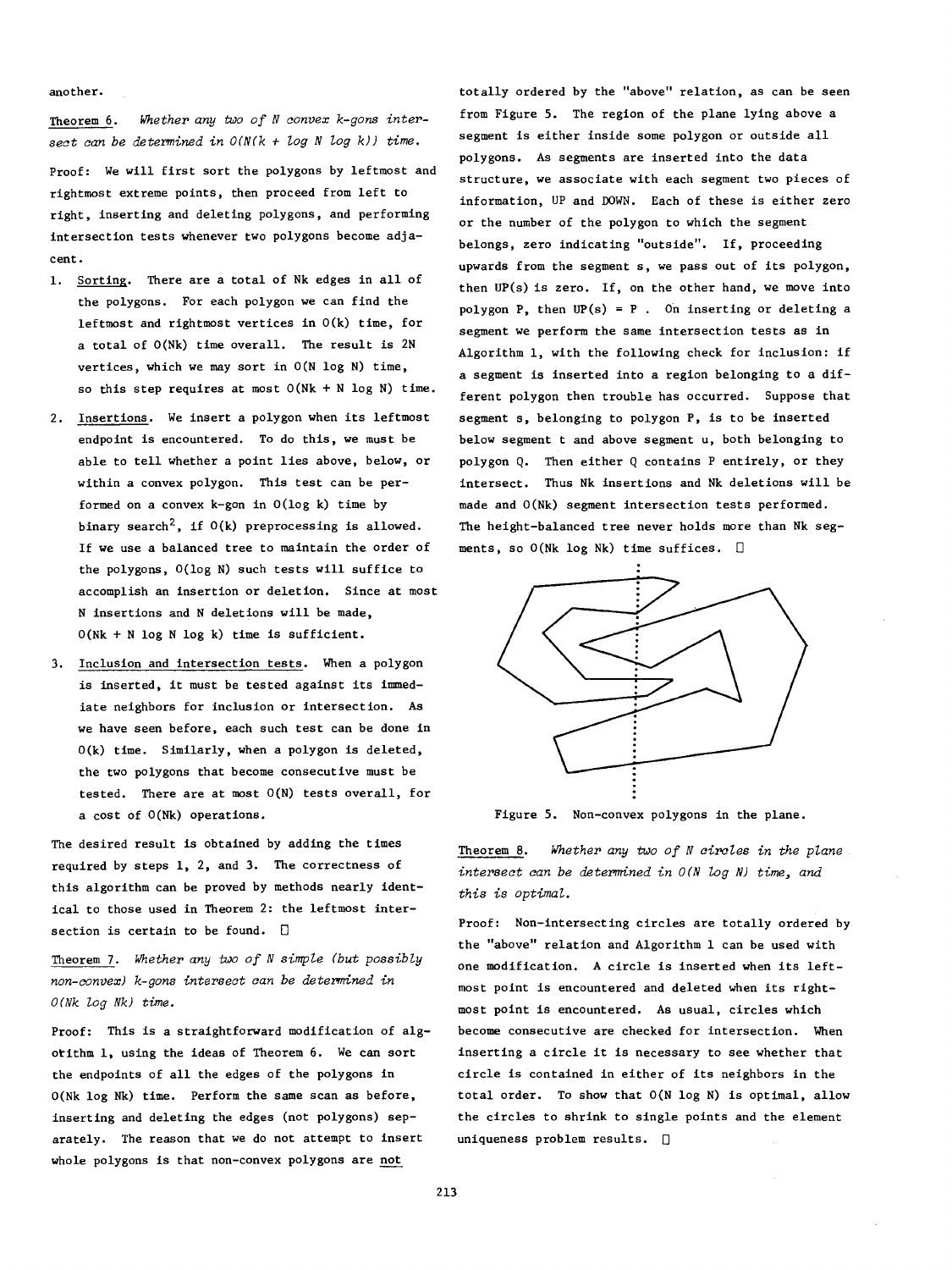Theorem 8 may be applied to the facilities location problem of determining whether any of a number of radio transmitters will interfere and to checking the layout of circular patterns.

#### v. Common Intersection

Theorem 9. *The corronon intersection of N half-planes can be found in O(Nlog N) time., and this* is *optimal.*

Proof: The intersection of k half-planes is.a convex polygonal region of at most k sides. Let  $H_i$  be the half planes, so we are trying to form the N-fold intersection  $\begin{array}{c} \mathtt{N} \\ \mathtt{N} \\ \mathtt{i}=1 \end{array}$  . Using the associative property of the intersection operator, we may rearrange terms to give

$$
(\mathbf{H}_{1} \cap \ldots \cap \mathbf{H}_{N/2}) \cap (\mathbf{H}_{1+N/2} \cap \ldots \cap \mathbf{H}_{N}) .
$$

The term on the left (in parentheses) is an intersection of N/2 half-planes and hence is a convex polygonal region of at most N/2 sides. The same is true of the term on the right. Since two convex polygonal regions of k sides can be intersected in  $O(k)$  time<sup>2</sup>, the middle intersection operation above can be performed in  $O(N)$  time. If  $T(N)$  represents the time sufficient to form the intersection of N half-planes, then we have  $T(N) = 2T(N/2) + O(N)$ , so  $T(N) = O(N \log N)$ . This is a textbook example of divide and conquer.

To prove the lower bound, we will show that any algorithm which finds an intersection of half-planes can sort. Given N\real numbers  $x_1$ , ...,  $x_N$ , let  $H_i$  be the half-plane containing the origin defined by a line of slope  $x_i$  that is tangent to the unit circle. The intersection of these half-planes is a convex polygonal region whose successive edges are ordered by slope. Once the intersection polygon is formed, we may immediately read off the  $x_i$  in sorted order, so  $O(N \log N)$  comparisons must have been performed.  $\square$ 

Pavlidis<sup>9 10</sup> uses half-planes as primitives for describing the syntax of patterns and decomposes figures into convex subsets by taking various intersections of half-planes. Theorem 9 applies directly to these problems.

# Theorem 10. *The kernel of polygon can be found in O(N log N) time2 •*

Proof: Each side of the polygon determines a halfplane within which the kernel must lie. The kernel itself is the intersection of these half-planes, and Theorem 9 applies.  $\Box$ 

If the polygon is simple, the lower bound of The-

orem 9 does not apply directly, since the edges cannot be in arbitrary positions. We currently have no better than a linear lower bound for the kernel problem. Note that a non-simple polygon cannot have a kernel.

Theorem 11. *Whether N linear inequalities in two variables are consistent can be determined in O(N log N) time.*

Proof: The inequalities are of the form  $a_i x + b_i y \le c_i$ where  $a_i$ ,  $b_i$  and  $c_i$  are constants. The inequalities are consistent iff there exists at least one pair x,y satisfying all'inequalities simultaneously. Each inequality determines a half-plane within which such a point (x,y) must lie. If the intersection of all of these half-planes is non-empty, the inequalities are consistent. Thus Theorem 9 applies.  $\Box$ 

Theorem 12. A linear program in two variables and N *constraints can be solved in O(N log N) time.*

Proof: The feasible region of a two-variable linear program is the intersection of the half-planes defined by the constraints. By Theorem 9, this region may be constructed explicitly in O(N log N) time. Since the objective function attains a maximum at some vertex of the feasible region, we need only compute it at most <sup>N</sup> times.  $\Box$ 

The Simplex method requires  $O(N^2)$  time to solve a two-variable problem because it finds extreme points the feasible region one at a time rather than collectively. Thus, Simplex is not optimal. In fairness, however, we must point out that, in higher dimensions, forming the entire feasible polytope (which Simplex avoids) is a distinctly inferior method because the number of extreme points may grow exponentially with dimension (the number of variables). It is not yet known whether Simplex can be beaten in three dimensions. We would like to proceed along the lines of Theorem 9, finding the intersection of N half-spaces, but this requires a fast algorithm for intersecting two convex polyhedra, and no such algorithm is known.

Returning to the two-dimensional problem, it is often of interest to solve the same linear program many times, with the same set of constraints but different objective functions. Having solved the linear program once, Simplex may spend  $O(N^2)$  time maximizing a new objective function. If we have found the feasible region as in Theorem 12 (using only O(N log N) time), a new objective function can be maximized in O(log N) time by finding a line of support of the feasible region parallel to the line defined by the new con $straint<sup>2</sup>$ .